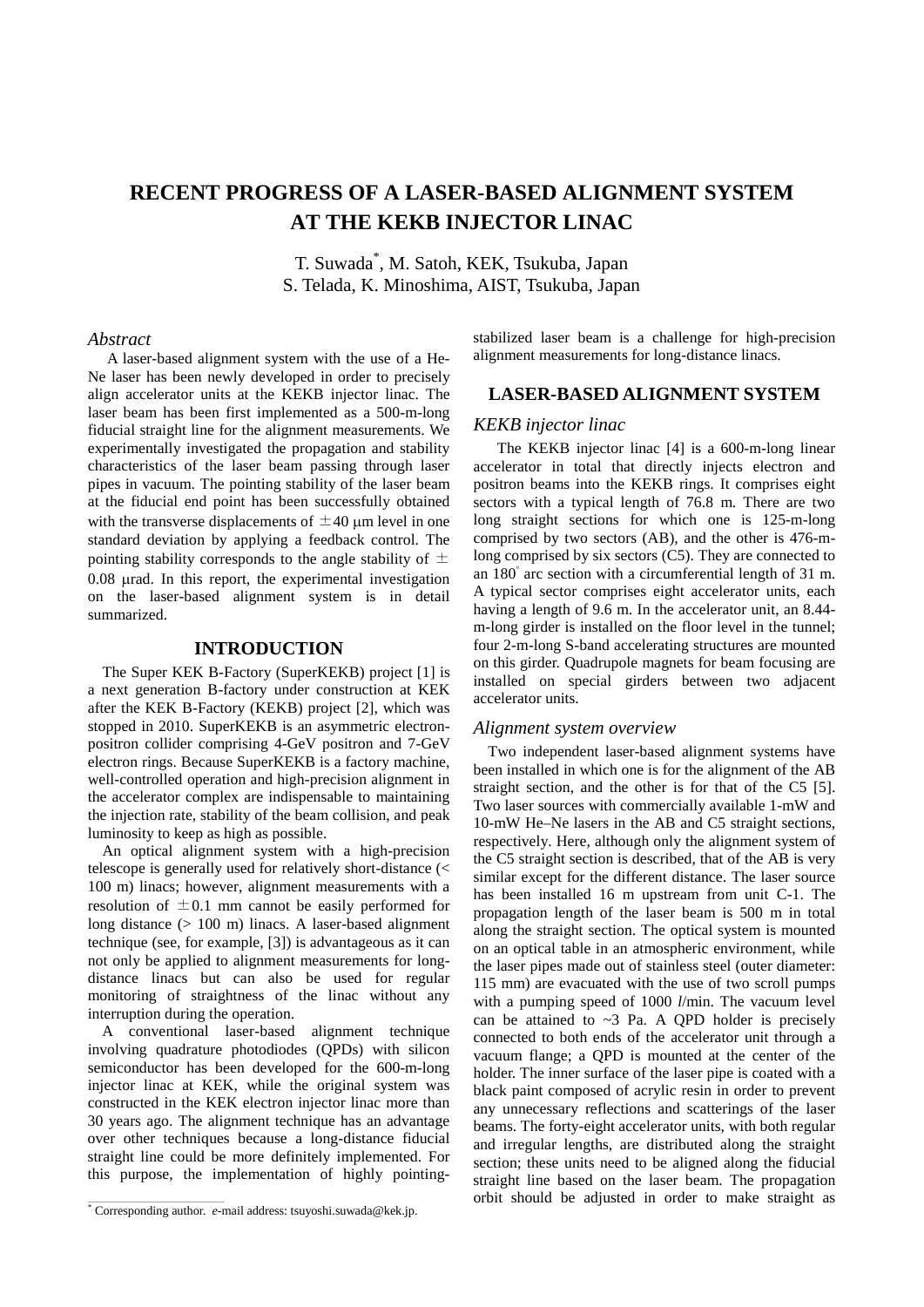precisely as possible without any diffractions and instabilities.

The alignment measurements of the units can be carried out at the locations of QPDs. Each QPD can be manually inserted into the center of the laser pipe by means of a hinge structure in the holder. The transverse displacements of both the ends of the unit can be determined with respect to the laser axis by analyzing signal readouts from the QPD (diameter: 10 mm). On the other hand, the accelerator components mounted on each unit are precisely aligned with the use of a conventional laser tracker. Such a series of measurement procedures may support an accurate view in the high-precision alignment for long-distance linacs.

### **EXPERIMENTAL SETUP**

The laser source and optical system is shown in fig. 1.



Figure 1: Laser source and optical system. PBS: polarizing beam splitter, BST: beam stopper.

The optical system is based on a dioptric system with the use of dioptric lenses and reflecting mirrors. It can deliver two kinds of laser beams with different beam widths. One is a laser beam (red: narrow beam) with a narrow width used in this experiment, and the other is that (blue: wide beam) with a large width for another purpose. Thus, the wide beam was stopped with a beam stopper (BST) in this experiment. The transverse width of the narrow beam is  $W_x$  (or  $W_y$ ) ~ 0.83 mm at the point 10 cm away from the outlet of the laser tube and its divergence is ~0.7 mrad. Here, it should be mentioned that the beam width is defined by a four-sigma width of the intensity distribution projected onto the horizontal (*x*) or vertical (*y*) axes in the two-dimensional intensity profile. The beam width is slowly expanded up to  $W_x$  (or  $W_y$ ) ~ 29 mm at the outlet of the optical system with five spherical plano-convex lenses (BK7, focal length: f=50, 150, 300, 1500, and 5000 mm) mounted on the optical table with a dimension of  $1500 \times 900$  mm<sup>2</sup>. The path length of the laser beam is ~5.5 m in total in the optical table. Such a long path length was carefully designed to increase the pointing stability as much as higher.

There are two fiducial points, which specify the transverse coordinates in terms of the fiducial straight line. They are the center positions of the first and end QPDs installed at 6.3 m and 500 m downstream from the optical system, respectively. The propagation directions and positions of the laser beam can be adjusted by controlling the emitting angle and transverse positions at the outlet of

the optical system. The emitting angle is automatically adjusted by moving the final spherical plano-convex lens (f5000) in the perpendicular plane with respect to the beam axis with a feedback control. The transverse positions are manually adjusted by inclining the parallel plate (BK7) with respect to the beam axis. This plate is coated with antireflective coating on dielectric multilayer. Its thickness and diameter are 20 mm and 150 mm, respectively.

The laser beam passes through the laser pipes installed 780 mm above the floor level. Two vacuum windows (thickness: 20 mm and 15 mm) made out of transparent synthetic quartz have been attached to the inlet and outlet of the straight section, respectively, to keep vacuum higher in the laser pipes.

A commercially available silicon charge-coupleddevice (CCD) camera (Ophir, USB L11058 [6]) has been used for measuring a two-dimensional intensity distribution of the laser beam just after the end QPD.

# **EXPERIMENTAL RESULTS**

# *Propagation and stability characteristics of the laser beam*

The laser beam propagates from the optical system up to the end QPD in total length of  $z = 500$  m through the laser pipes (see fig. 4). Figure 2 shows a picture of the laser beam obtained through the vacuum window at  $z = 500$  m with the CCD camera.



Figure 2: Intensity profile of the laser beam at  $z = 500$  m.

The beam widths are  $W_r \sim 21.2$  mm and  $W_v \sim 17.8$  mm in the *x* and *y* directions, respectively. The beam widths were adjusted with the final convergent lens (f5000) by moving it with respect to the beam axis so as to become as symmetrical as possible in terms of variations in the beam widths along the linac.

The variations in the beam widths were analyzed by taking mapping data at the locations where movable QPDs are mounted, while the laser beam was fixed. On the other hand, the beam widths were directly measured at the two fiducial points. The mapping data were taken by measuring the variations in the signal level outputted from the QPD depending on the displacement from the fiducial line. The beam widths were analyzed on the basis of a least-square fitting procedure with a two-dimensional Gaussian function for the intensity distribution [5]. The result is shown in fig. 3. The solid and open circles indicate the analysed and directly measured widths,